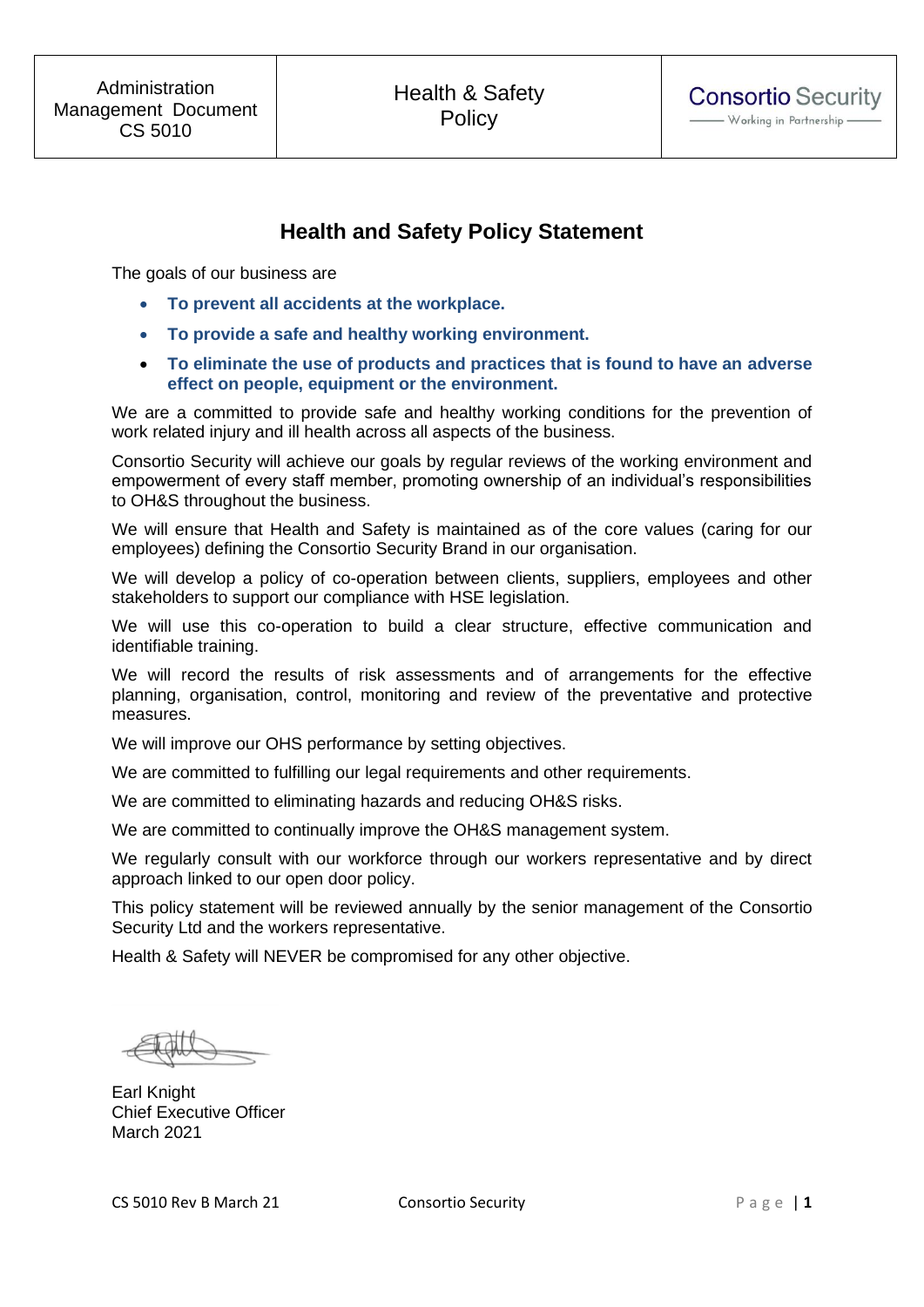# **CONSORTIO SECURITY HSE MANAGEMENT FRAMEWORK**

# **Organisation**

In order to maintain our commitment to Health and Safety policies and procedures, organisational responsibilities need to be defined.

The responsibility for Health, Safety and the Environment lies directly and personally with all employees from the Chief Executive Officer, through to each individual employee. This part of the policy sets out our responsibilities.

## **Chief Executive Officer**

The Chief Executive Officer is ultimately accountable for the overall Health and Safety of all personnel throughout the whole of the Organisation.

In addition, the Chief Executive Officer is responsible for**:**

- **Legal Compliance.**
- **Effecting change of Group policy on Health and Safety and the Environment**.
- **Directing the execution of the Policy and monitoring its effectiveness**.
- **Appointing a Senior Employee to have overall day to day control of the Policy**.
- **Advise on Policy changes and plan implementation.**
- **Upkeep of all documented health and safety procedures.**
- **Recommend changes due to new legislation.**
- **Engage and communicate with all employees on health and safety matters.**
- **Gather data and proactively monitor the effectiveness of health and safety communications within the workplace.**
- **Undertake independent Audits and issue feedback reports.**

#### **Directors and Operations Managers**

- **To implement procedures, measure their effectiveness and conduct regular reviews and audits; to monitor results against working practices or legislation changes**
- **Ensure all work undertaken is risk assessed.**
- **Identify Health and Safety training needs, ensuring that staff attends such training.**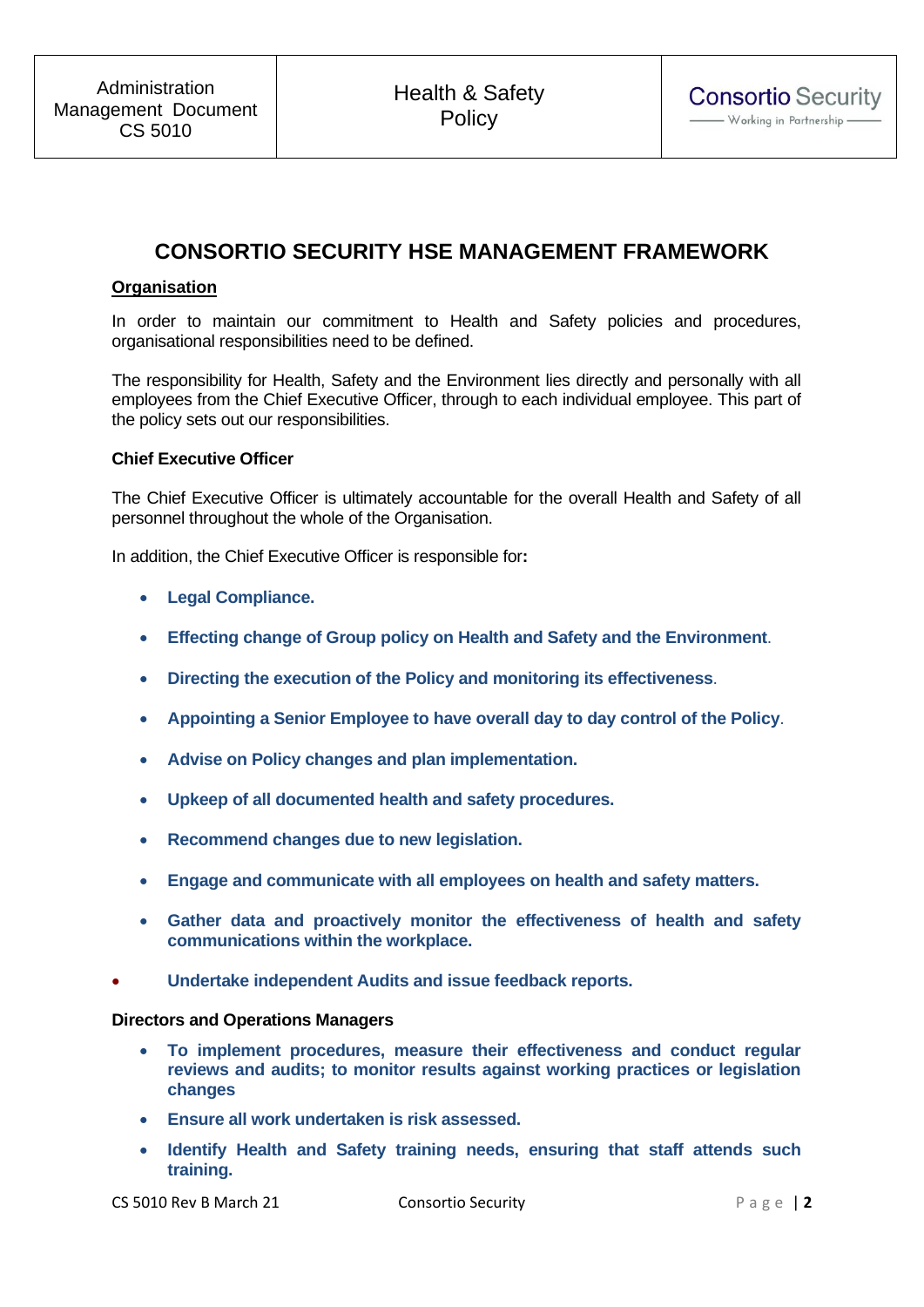- **Monitor front line staff to ensure the Health and Safety Policy is understood.**
- **Record and report all accidents, incidents and dangerous occurrences and ensure incidents are investigated to prevent reoccurrence.**

#### **All Employees**

- **To report all accidents, incidents, near misses and dangerous occurrences to management.**
- **To co-operate and assist in the development of safety procedures and safe systems of work.**
- **Co-operate with any investigation which may be undertaken with the objective of preventing the reoccurrence of incidents.**
- **To comply with the health and safety policies and procedures.**
- **To take reasonable care of themselves and others affected by their undertaking.**
- **To make recommendations to improve the health, safety and welfare in the workplace.**
- **Use correct tools and equipment for the job in hand and in accordance with training and instructions**

#### **Workers Representative**

- **To represent the OH&S views of the workforce, including sub contractors.**
- **To report ALL staff communications to senior management**
- **To consult with senior management in..**
	- **1. Determining the needs and expectations of interested parties.**
	- **2. Establishing the OH&S policy (see 5.2);**
	- **3. Assigning organizational roles, responsibilities and authorities.**
	- **4. Determining how to fulfil legal requirements and other requirements.**
	- **5. Establishing OH&S objectives and planning to achieve them.**
	- **6. Determining applicable controls for outsourcing, procurement and contractors**
	- **7. Determining what needs to be monitored, measured and evaluated.**
	- **8. Planning, establishing, implementing and maintaining an audit programme.**
	- **9. Ensuring continual improvement.**
- **Attending OH&S Management Meetings.**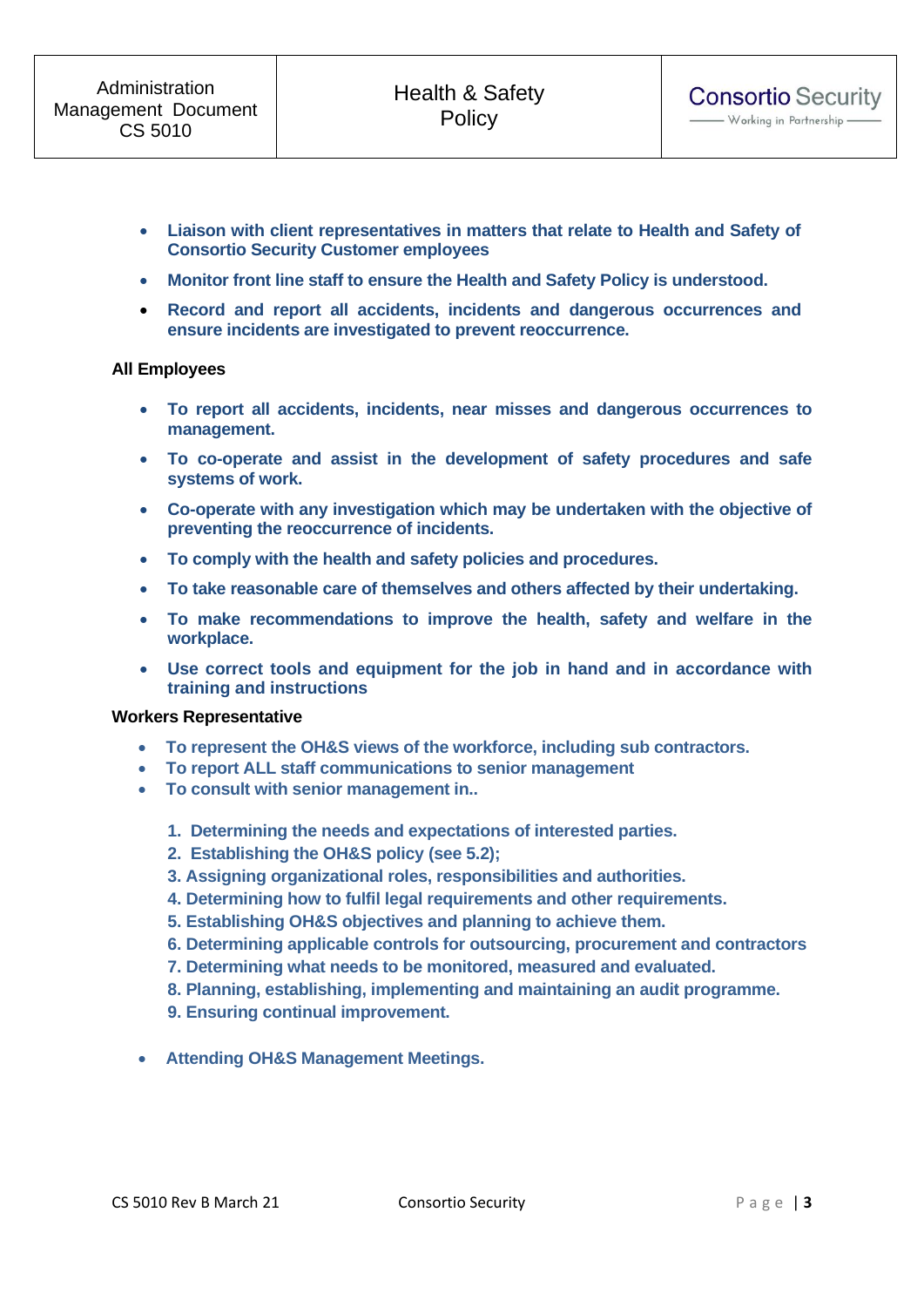#### **Arrangements**

#### **Communication**

In order to meet the legal requirements of the Safety Representatives and Safety Committees Regulations and the Health and Safety (Consultation with Employees) Regulations, the company will communicate and consult with all employees on the following issues:

- The content of this policy
- Any rules specific to a site or job
- Changes in legislation or working best practice
- The planning of Health and Safety training
- The introduction or alteration of new work equipment or technology

This communication and consultation will take place directly with the employees via safety meetings, tool-box talks, e-mails and memo's posted on the staff notice board.

#### **Training**

All employees are given training appropriate to their responsibilities in accordance with the Management of Health and Safety at Work Regulations. Training will be provided for the following situations:

- Induction training for new employees (Health and safety awareness, company procedures etc.)
- The introduction or modification of new/existing machinery or technology
- A change in employee position/work activity or responsibility

Training is also specifically provided for work with hazardous substances, use of PPE and manual handling. Any training provided by the company will be formally recorded with a hard copy kept on file.

Where applicable a programme of refresher training will be undertaken to keep employees up to date with legislation and industry best practice.

#### **Risk Assessments**

Operations Managers will carry out and record formal risk assessments. In addition, risk assessments must be carried out continuously by all employees throughout their work. Hazards must be considered and work methods established by employees to minimize the risk of injury to themselves and others affected by the work. Where the employee does not have sufficient knowledge about a specific hazard, such as work in confined spaces, they will take further advice from line management.

## **Method Statements**

Formal method statements (safe working procedures) will be prepared in writing where the risk is particularly high. The method statements will provide site specific information on the

CS 5010 Rev B March 21 Consortio Security P a g e | **4**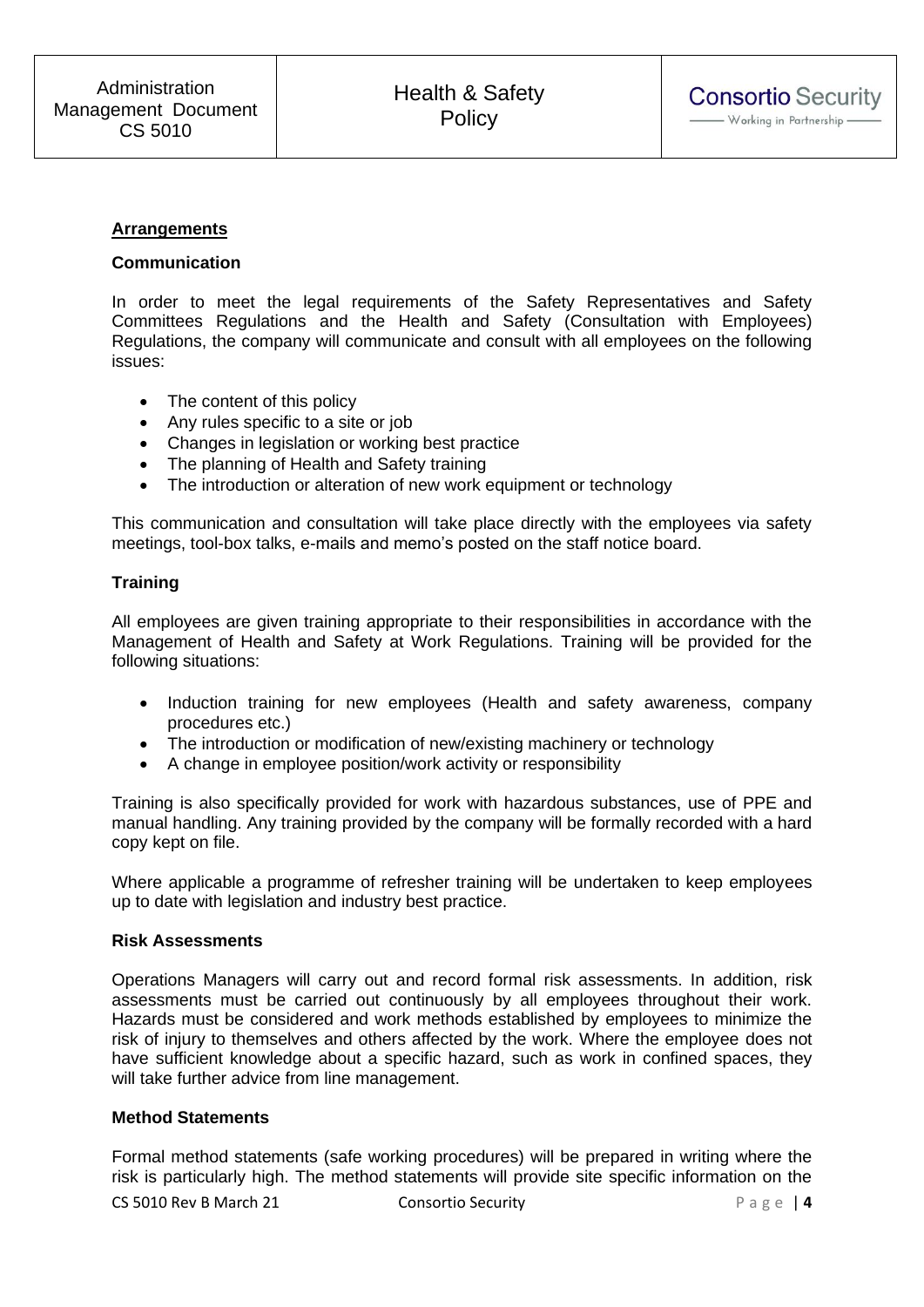task to be undertaken including site set up, chain of responsibility and will detail a clear sequence of work that would be followed in order to undertake the given task safely.

## **Co-operation with Clients**

Employees must always familiarise themselves with client procedures when first attending site, in particular general site access, emergency procedures and high risk work activities including permit to work systems. Clients site procedures and specific instructions must be followed at all times.

Consortio Security is committed to working with clients to ensure all Consortio Security personnel are safe whilst at work. We will work with clients to ensure that our Health Safety and Welfare expectations are aligned. We will monitor our clients' performance to ensure policies are updated.

- Upon award of a contract we will ensure that we are provided with our clients Health and Safety Policy
- The policies will be integrated into the assignment instructions to ensure alignment
- Clear deliverables and performance standards will be agreed and systems put in place to ensure that Health, Safety and welfare are technically compliant

#### **Welfare Facilities**

Arrangements will be made in conjunction with the Client or Contractor for Welfare facilities at their sites. As a minimum the following requirements will be adhered to:

- Toilet/washing facilities accessible on site
- Eating/rest facilities accessible on site

#### **Work Equipment**

All work equipment (including Electrical equipment) used at work, as part of the Company's undertaking must comply with legislation.

Before new equipment is introduced into the working environment, an assessment will be made to ascertain that the equipment is suitable for its intended use.

No employee will use work equipment for which they have not received specific training.

No employee must knowingly misuse work equipment or remove any guards that are in place to minimise a specified risk.

All work equipment will be maintained and inspected at suitable intervals either internally by a competent person. The frequency of work equipment maintenance or inspection will be based on manufacturer's guidance and industry best practice. Any maintenance / inspections undertaken on company equipment will be formally recorded with a hard copy left on file.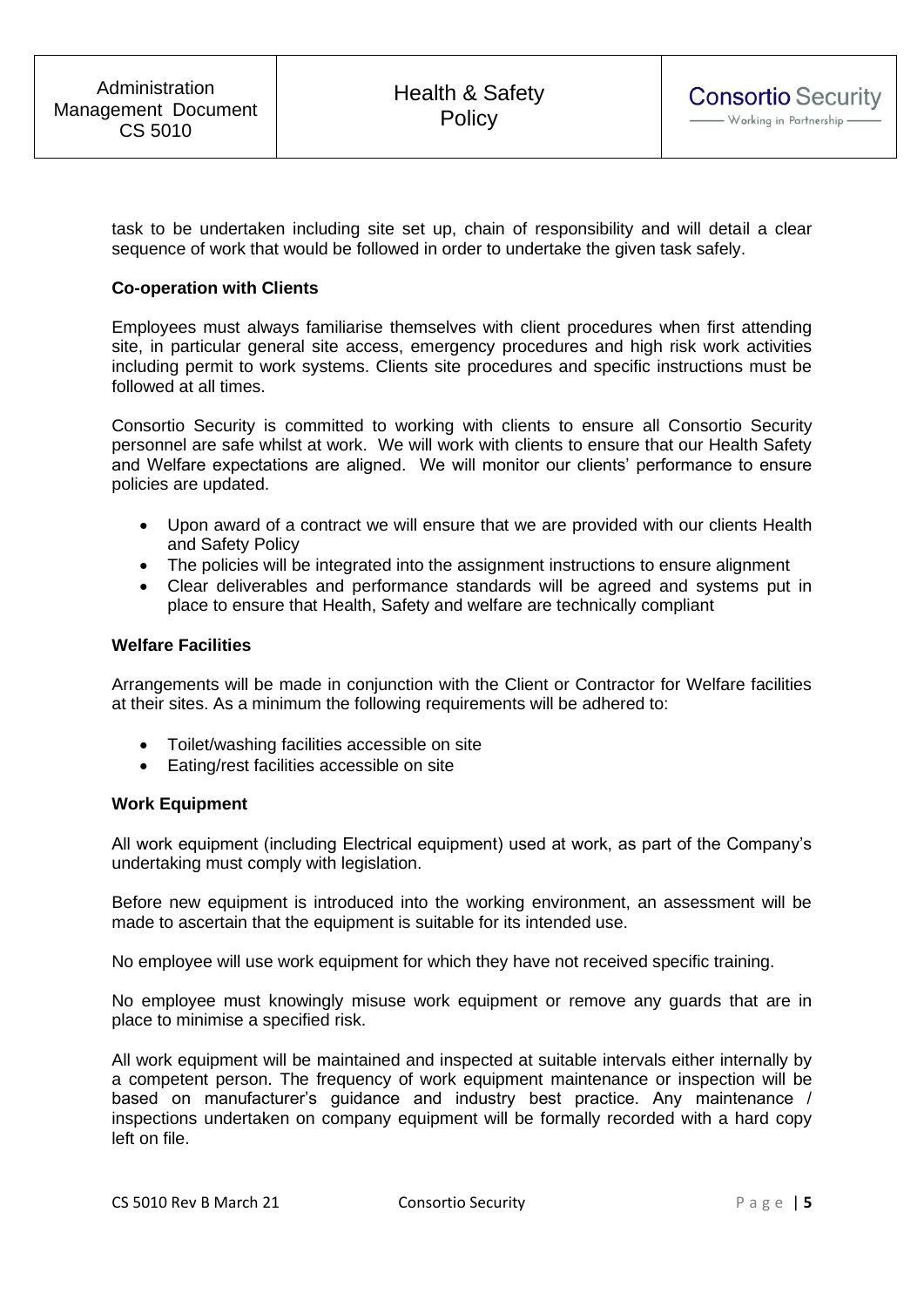If any faults or damage are found on any equipment, stop using the work equipment and report the fault to line management.

## **Display Screen Equipment (DSE)**

All workstations will be subject to an ergonomic risk assessment and DSE risk assessments. All DSE users will be offered a free eye test.

## **Personal Protective Equipment (PPE)**

Appropriate personal protective equipment will be issued to employees as and when necessary for work activities.

Training will be provided for employees on the safe use, storage and maintenance of the relevant equipment before issue and a written record detailing what PPE has been issued will be signed by the employees on receipt of the equipment and the hard copy kept on file.

Employees have a legal duty to wear PPE as specified in relevant site rules, risk assessments and method statements.

Any defects or malfunction of PPE must be reported to line management.

#### **Hazardous Substances**

The risks associated with hazardous substances are considered for all work activities. Alternative less harmful substances are used wherever possible. In case of risks to health, PPE is provided and used by employees, and health surveillance undertaken where necessary.

Before any hazardous substances are used during a work process, a material safety data sheet (MSDS) will be requested from the supplier and an appropriate assessment made of the risks from that substance in line with the Control of Substances Hazardous to Health Regulations (COSHH).

An inventory of all substances and materials hazardous to health is held at head office.

#### **First Aid & Accident Reporting**

Adequate first aid provision will be made at every place of work occupied by the Company.

Each first aid box shall be suitably marked and be easily accessible to all employees at all times when they are at work.

Head Office – the first aid box is located at reception, provisions are made for Qualified First Aiders / Appointed Persons.

On Project Sites – wherever possible arrangements are made with clients and contractors to use their first aid facilities. Where this is not possible, a member of the project team will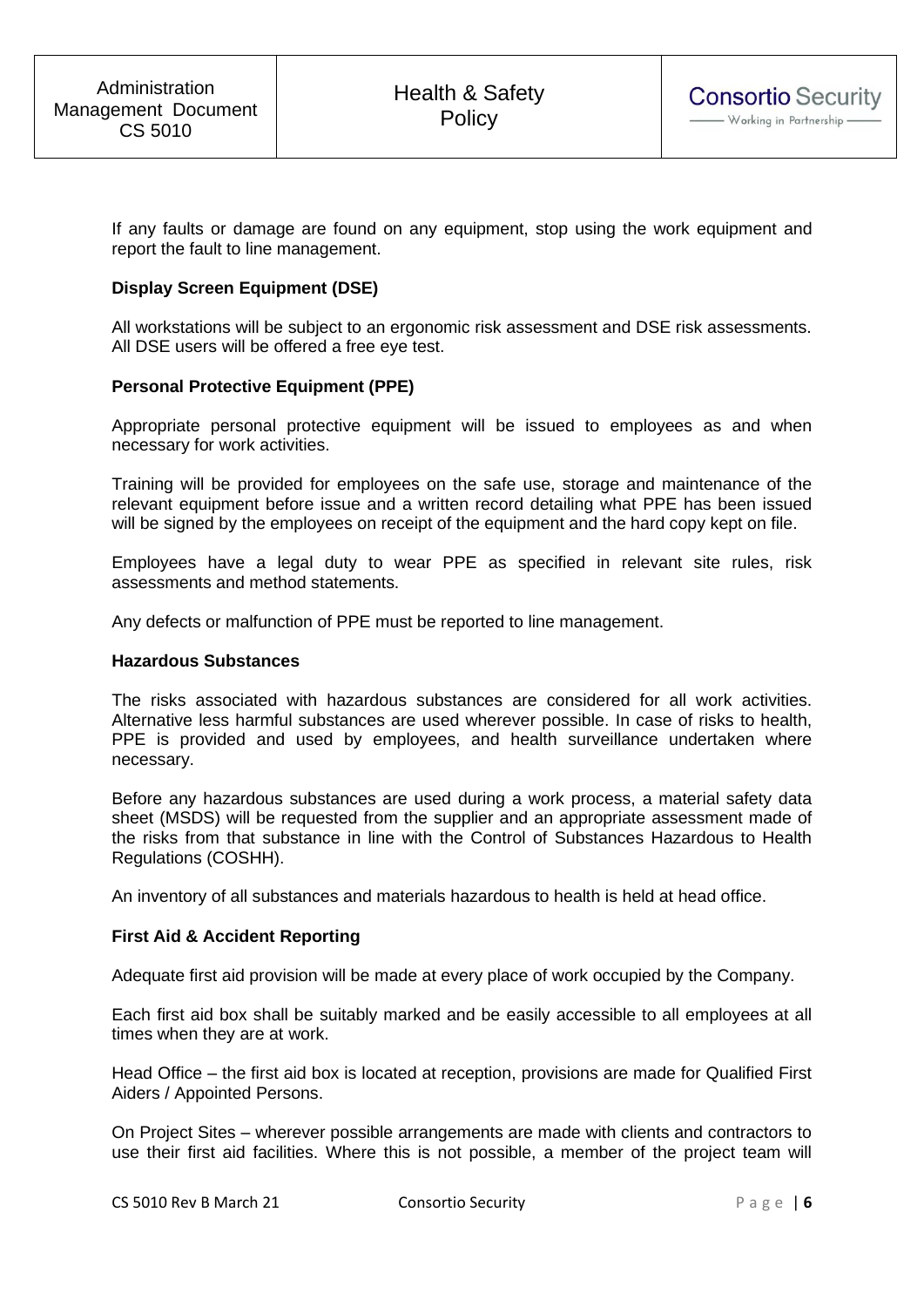nominated as the appointed person for first aid and a first aid box supplied, which will contain adequate supplies for the total number of employees on site.

All accidents MUST be reported and the details recorded in the accident book (held at head office). Serious accidents where hospital treatment is required must be reported to the Operations Director as soon as possible after the incident for example if following an injury that :

- leads to an employee being absent from work for more than 7 days
- involves a fracture other than to fingers, thumbs or toes;
- involves an amputation;
- involves dislocation of the shoulder, hip, knee or spine;
- results in loss of sight (temporary or permanent);
- involves chemical or hot metal burn to the eye or any penetrating injury to the eye;
- involves an injury resulting from an electric shock or electrical burn leading to unconsciousness or requiring resuscitation or admittance to hospital for more than 24 hours;
- involves any other injury: leading to hypothermia, heat-induced illness or unconsciousness; or requiring resuscitation; or requiring admittance to hospital for more than 24 hours.

All accidents / incidents will be investigated by senior management and any action taken as a result of an investigation will be formally recorded.

#### **Manual Handling**

Manual handling risks are considered prior to each work activity. The method of work is adapted to minimise manual handling risks wherever possible, including use of alternative lifting and carrying methods. Our employees are advised not to manually handle loads which they feel incapable of moving safely.

#### **Fire Safety & Emergency Procedures**

It is the Company's policy to take account of fire hazards in the workplace. All employees have a duty to conduct their operations in such a way as to minimize the risk of fire. This involves compliance with the Company's no smoking policy, keeping combustible materials separate from sources of ignition and avoiding unnecessary accumulation of combustible materials.

In the event of the fire alarm being activated, or in any other emergency situation (e.g. bomb scare), all employees must leave the building by the nearest available exit and assemble at the designated assembly point.

#### **Emergency and Crisis Management**

Emergency management plans will be maintained to cover our facilities. This plan will identify key training and personnel to protect our employees, clients and reputation in the event of an incident.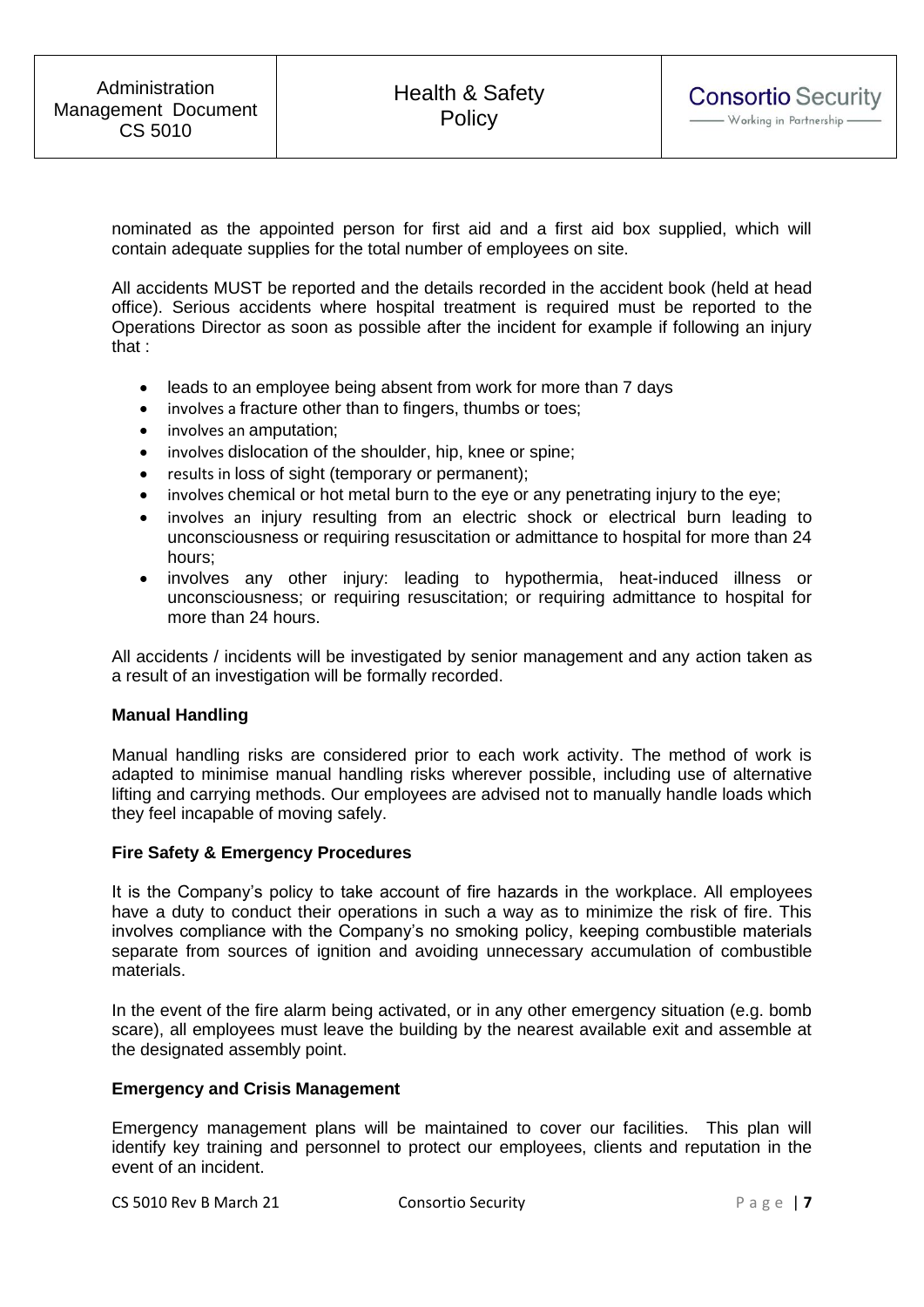- Emergency plans are based on potential risks to the business. These are documented and easily accessible
- Equipment facilities and employees needed for emergency responses are identified, tested and available
- Personnel are trained and understand their role and responsibilities
- Drills and exercises will be conducted to assess and improve our emergency planning

#### **Sub-Contractors**

Sub-contractors are instructed primarily on the basis of their technical capability, though due regard is also taken of health and safety. Serious breaches of health and safety and the contractor's capability for specific risks will be taken into account during the selection process.

#### **Public safety**

The safety of members of the public and other contractors is considered at all times whilst on site. Any work area that could place others at risk due to the Company's activities will be closed off by appropriate means (e.g. safety signage, bollards, tape, hoarding) in order to restrict access.

#### **Measurement and Analysis**

We will periodically assess the implementation and compliance with this to ensure the management processes are in place and working effectively and efficiently. This will involve internal and external assessments. We will ensure that:

- HSE performance indicators are established, communicated and understood throughout the organisation
- The workforce is actively involved in periodic self-assessments of the effectiveness of processes and procedures
- A system exists to continually improve HSE behaviours through observation, recording and coaching
- Review the effectiveness of this policy at board level.

This policy shall be the subject of annual review.

CS 5010 Rev B March 21 Consortio Security P a g e | **8** Earl Knight Chief Executive Officer March 2021